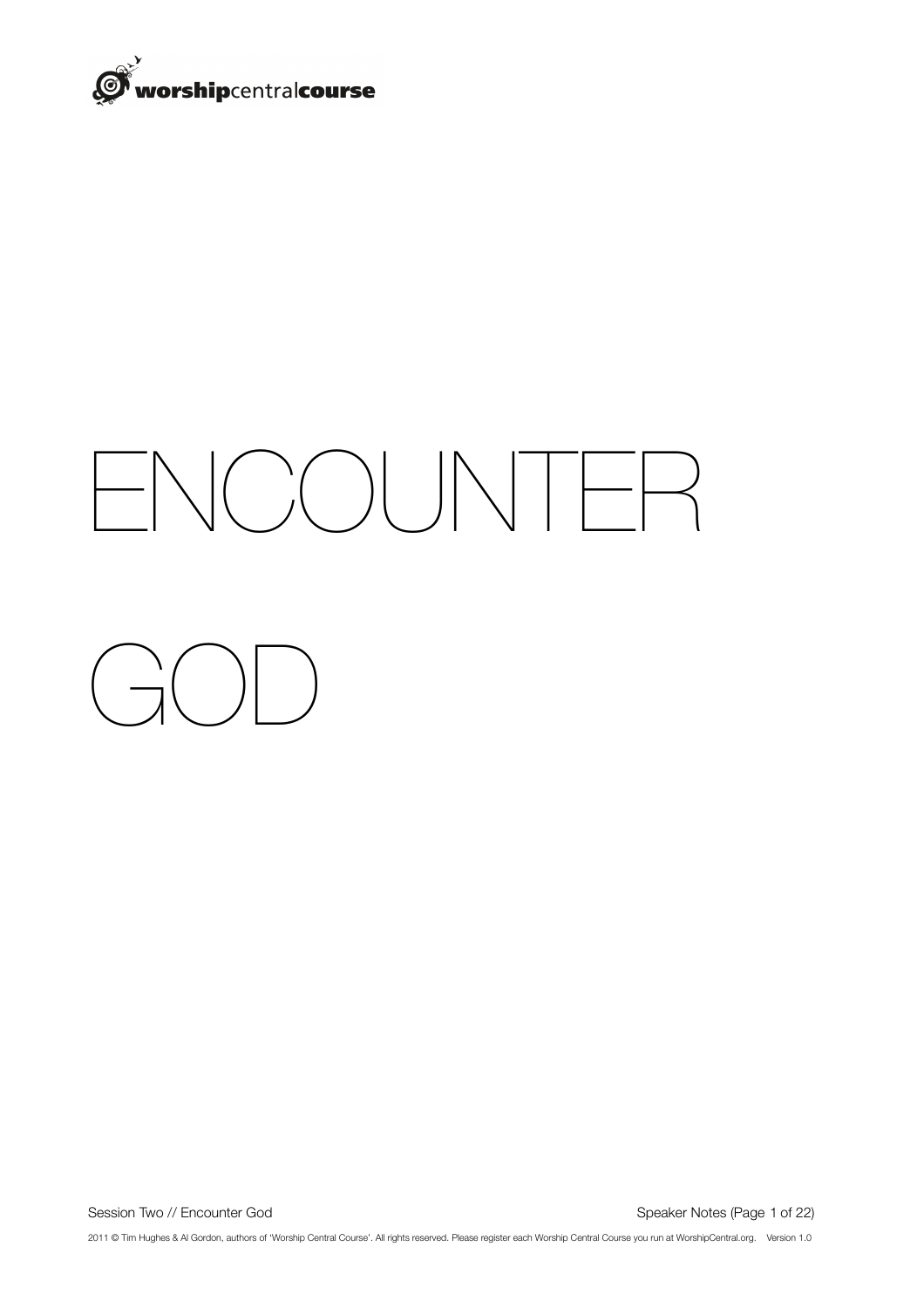

#### Welcome

Thanks for downloading the Speaker Notes for the Worship Central Course. In this second session, we've outlined the structure and key points for the talk, and left room for you to add your own examples. Feel free to personalize the examples and make it your own, but we'd please ask that you keep the core material the same, as we want people to be able to get the same Course wherever they are.

We pray this course will be a great blessing to you and your worship team, and we stand with you as you seek to encounter God, equip the worshipper and empower your local church.

Tim Hughes & Al Gordon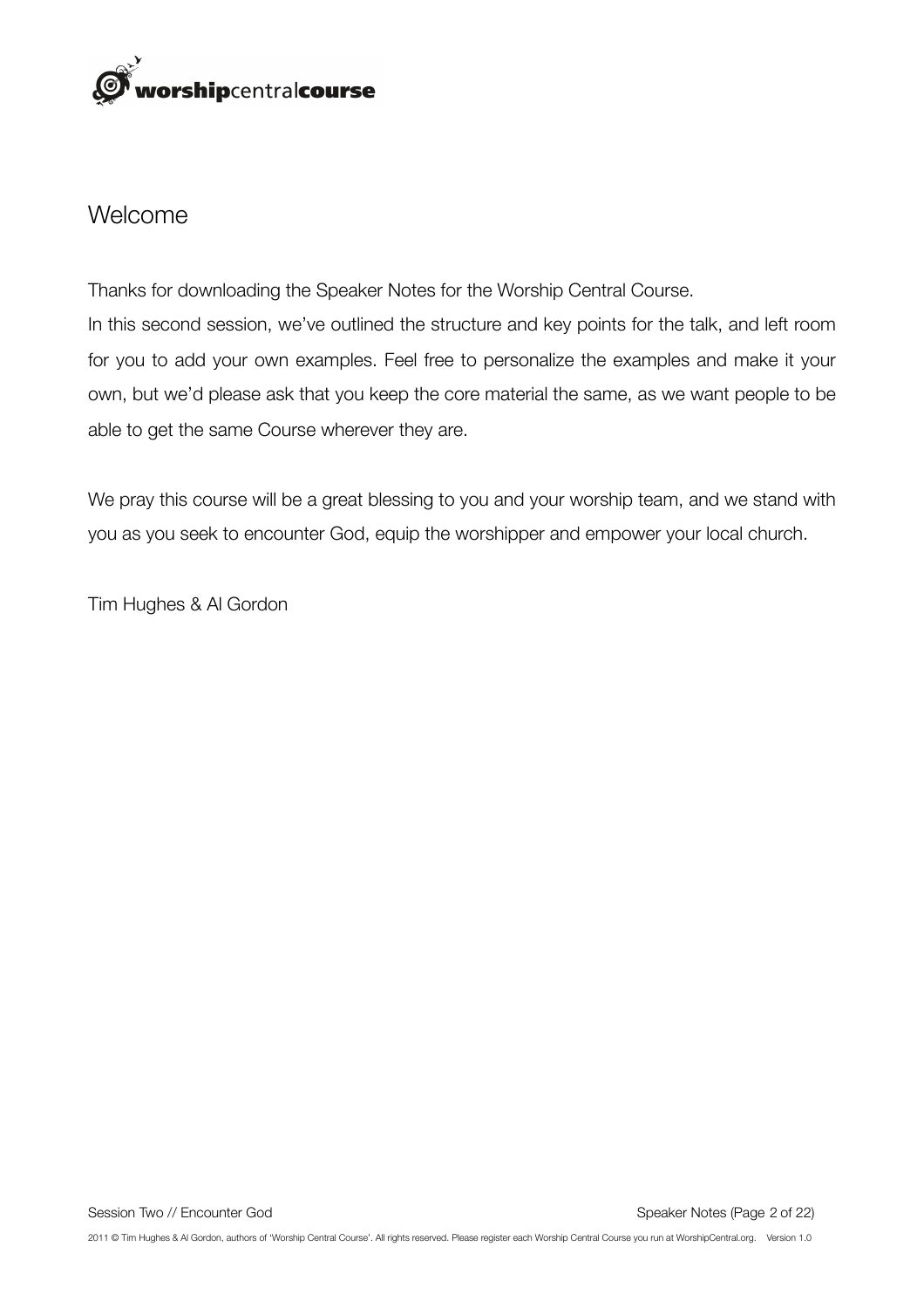

#### Introduction

Welcome to the second session of the Worship Central Course. Last time we looked at why worship is central to everything we do, how it's our purpose, our priority and our great privilege. In this next session we're going to look at six key values that will help realign and centre our worship. We believe these six foundations are essential if we are to keep worship central.

On the evening of the 10 January 1610, a little-known scientist was staring into the Italian night sky. It was a glorious night; the heavens were sprinkled with a thousand burning stars and planets danced in the clear winter air. He had just built an ingenious device using polished glass that allowed him to see the planets close up. Tonight it was Jupiter's turn. The great planet loomed into focus, and … the scientist could not believe his eyes! Not only did Jupiter have four moons, but all four of them were breaking the laws of physics.

In those days, the universe was a simple place; the sun, the moon, the stars and planets all revolved around earth. We were the centre, the focus, the constant and everything else spun submissively around us. Jupiter's moons, however, were in rebellion. They seemed to be happily spinning around Jupiter, not us. After much frantic lens polishing and lots of sleepless nights, Galileo's discovery rocked the scientific world like a cosmic earthquake. The truth hurt; theories would need to be reworked, libraries pulped, schoolbooks updated, calendars recalculated. People really didn't like the idea that we weren't the centre of it all.

Likewise, the truth is that we are not the centre of the worshipping universe, even if we sometimes make the mistake of thinking that we worship for our benefit. It's easy to fall into the trap of saying, 'I really didn't get much out of that time of worship' or 'those songs didn't do much for me'? We've probably all done it. But the point of worship is not to make us feel better or happier or fulfilled: worship is not about us. "Worship of the true and living God,"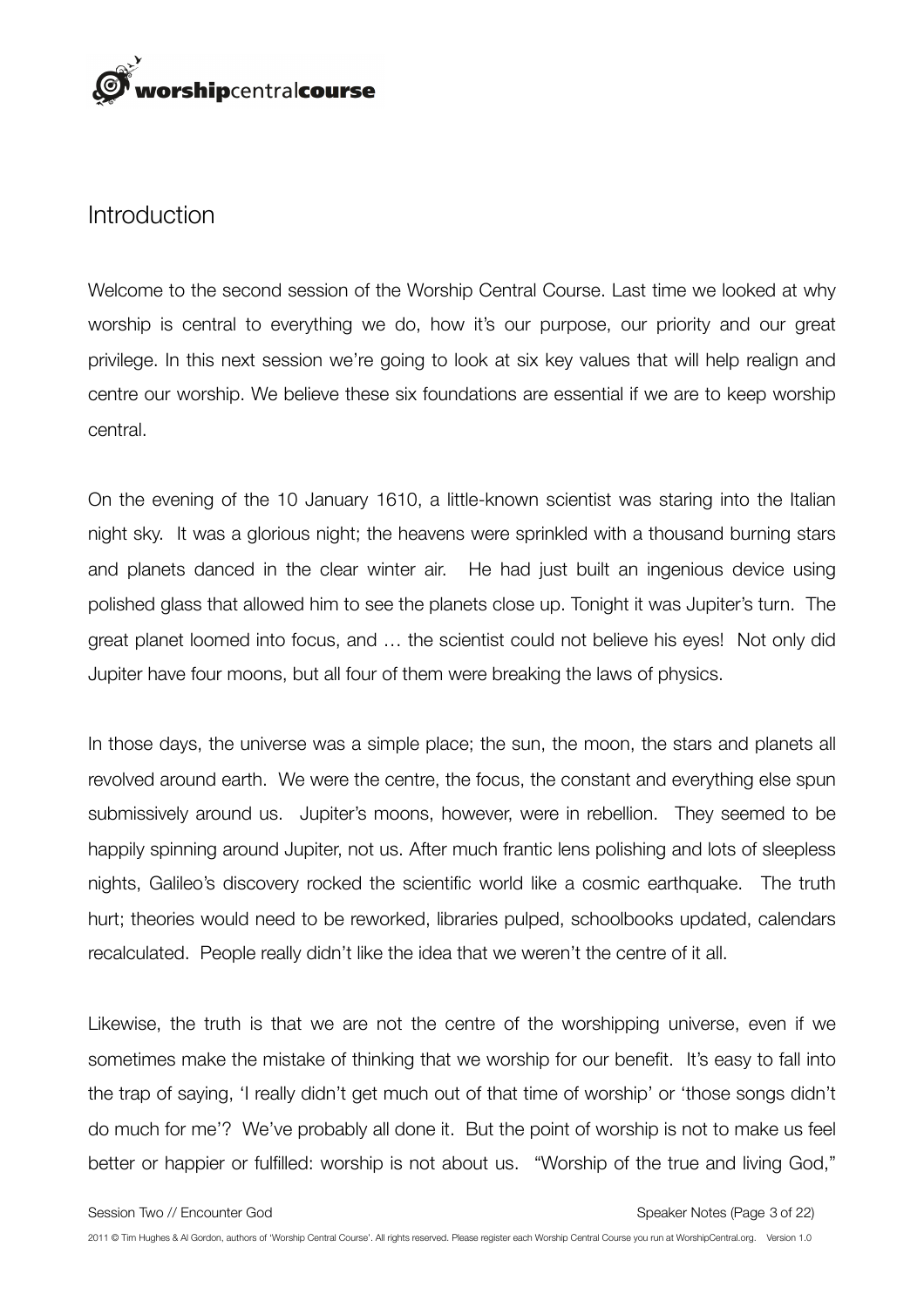

says David Peterson "is essentially an engagement with him on the terms that he proposes and in the way that he alone makes possible."

## C // Christ Centered

So, our starting point for worship is this: our worship must be Christ-centered. We get a glimpse into this reality at the end of the Bible, in the book of Revelation. The writer describes a breathtaking scene: every living creature in heaven and on earth gathered worshipping, countless millions of angels, Kings and rulers, amazing looking creatures, all focussing on one throne, one symbol of authority, power and adoration. Day and night they are crying out their worship. And there, at the centre of it all, standing in the middle of this panorama of praise, is Jesus: "Then I saw a Lamb, looking as if it had been slain, standing in the centre of the throne." (Revelation 5:6)

Jesus – the slain yet risen Lamb – is at the centre. Just as it is in John's vision, so it must be for us. True worship is centered on Jesus: it is in Jesus, through Jesus, to Jesus, for Jesus. He is the name that is above every name, our great adventure, the One our worshipping universe revolves around. In Jesus, God has made it possible for us to worship without getting lost in translation: our worship is given direction, a destination, a face. The key is to keep the focus on Jesus.

"Let the word of Christ dwell in you richly as you teach and admonish one another with all wisdom, and as you sing psalms, hymns and spiritual songs with gratitude in your hearts to God. And whatever you do, whether in word or deed, do it all in the name of the Lord Jesus, giving thanks to God the Father through him." (Colossians 3:16-17)

When we really begin to understand this we discover that we are free to worship at all times and in all places because we worship 'in Christ'. Every time we gather together to break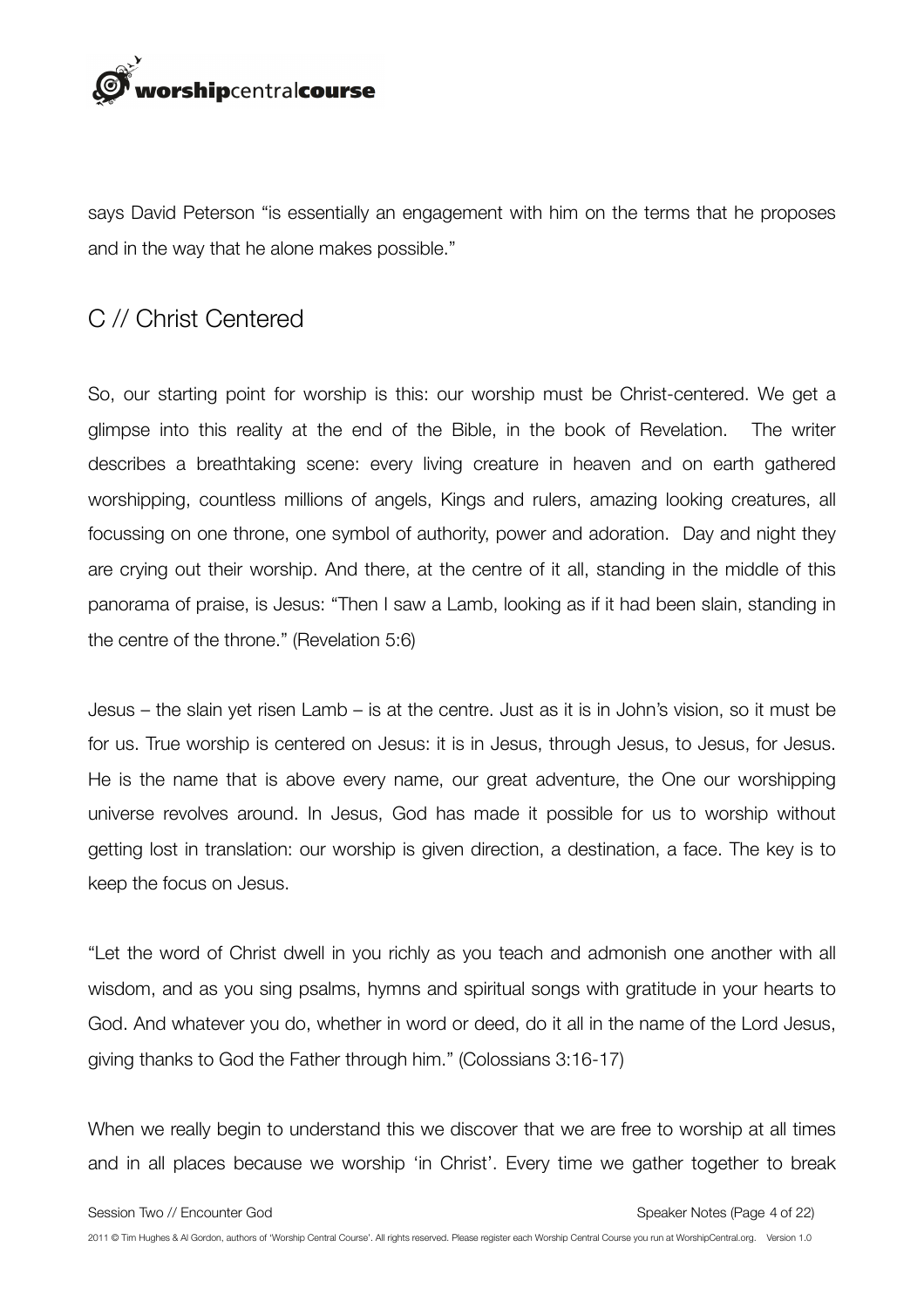# rorshipcentralcourse

bread, to sing songs, to love the poor, we remember salvation's story and are given an opportunity to worship our Saviour. When we turn away from the things we know are wrong and choose to make Jesus the centre of our universe, we are freed from sin, freed from our selfish nature – and become the kind of worshippers the Father seeks. Everything we do now is to be an act of worship. In Christ, we're encouraged to "take your everyday, ordinary life – your sleeping, eating, going-to-work, and walking –around life – and place it before God as an offering." (Romans 12:1 MSG) - that's what being truly Christ-centered looks like, and it's the key to the most dynamic, exciting, fulfilling way of life you could ever hope to pursue.

There was once a little girl sitting playing a piano in the lobby of a very smart hotel. Her playing was terrible, so poor that it was irritating the guests around her, causing a number of them to complain. All of a sudden, a man sat down beside her and began to play along with her. He began to fill in all the chords around her notes, correcting her errors by supplying the right notes, and suddenly a breathtaking sound filled the hotel. Everyone was speechless, and stood listening to the wonderful music. It emerged that the man was the girl's father, the famous 19th Century Russian composer, Alexander Borodin.

In the same way that the man in this story took the discordant and limited playing of his little girl, transforming it into something beautiful and glorious, so Christ receives all that we offer up to God and turns it into something wonderful and pleasing. Jesus is our great high priest, our once-for-all sacrifice, the only one capable of offering perfect worship. He is, as Calvin wrote, "the great choirmaster who tunes our hearts to sing God's praise." It is through him that our worship becomes holy and acceptable to God. Because of this, we must take care that our worship is directed to Jesus.

Our worship must be Christ centered. The next five values all flow from this, and together they spell the word C-H-R-I-S-T.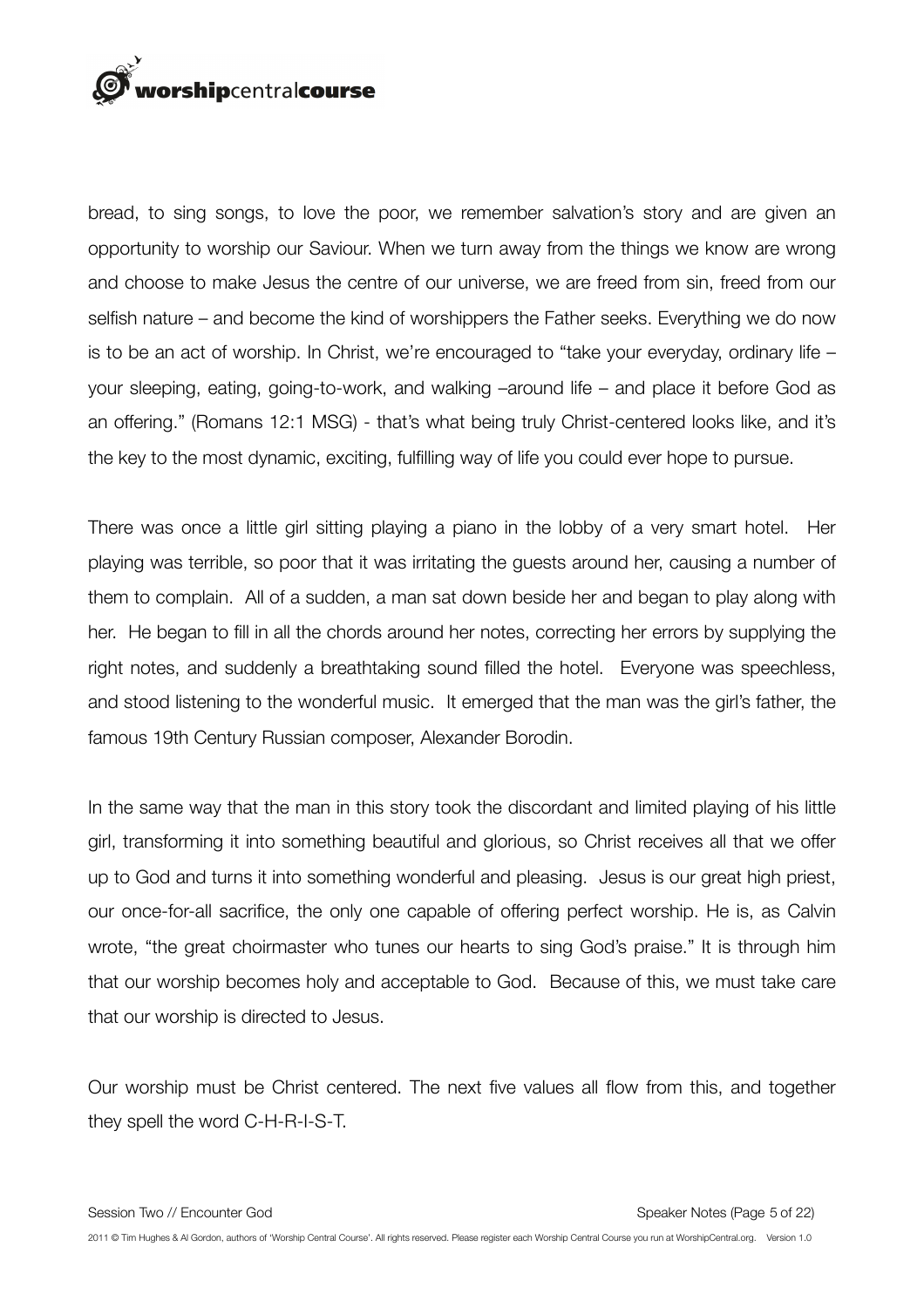

So C is for Christ-Centered, next H is for Holy Spirit Led

# H // Holy Spirit Led

Secondly, our worship must be Holy Spirit-led. Paul uses the phrase in Philippians 3:3 '…we who worship by the Spirit of God…'

Worship is only made possible by the Holy Spirit. When things aren't going well we can all find it tempting to play louder, faster or speak more forcefully in order to create a response in worship amongst a congregation. But this rarely seems to work. Why? Because - as we'll discover in more detail in the next session - the only way to truly lead people in worship is to allow the Holy Spirit to to take the reins.

Christ centered worship only happens through the power of the Spirit - the same Spirit that brings revelation, opens our eyes to the wonder of his new life, love, mercy, kindness and infinite power. He alone leads us to the place where we glorify Christ and acknowledge that "Jesus is Lord" (1 Corinthians 12:3).

It is easy to get caught up with the things that we can control - like which songs we sing, the sound quality, the lighting, how the band look, and the general atmosphere. But they are nothing without God's Spirit, and when we rely too heavily on them things go wrong. A. W. Tozer warned: "If God took his Holy Spirit out of this world, what the church is doing would go right on and nobody would know the difference." Without the Spirit we are left with lifeless religion, something dead and mechanical, something fruitless, something worse than useless. Bono once said, "I often wonder if religion is the enemy of God. It's almost like religion is what happens when the Spirit has left the building."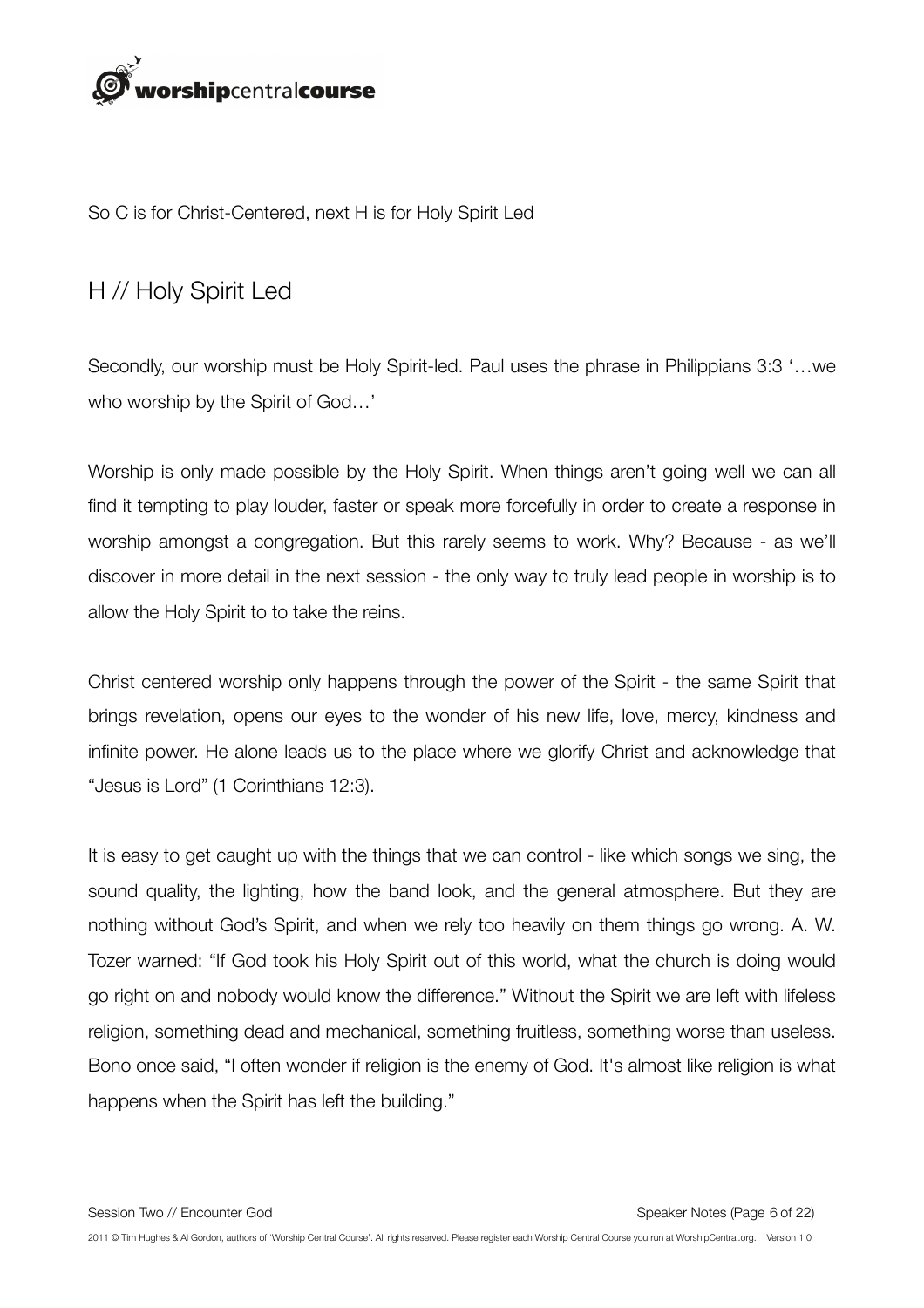

# [Insert Story]

*Insert your own humorous story here about trying to 'make worship happen' in your own strength. For example, Tim tells a story of being at a church youth group meeting and the whole group being reprimanded for not singing with enough passion. After that they carried on, but the sound and the soul was hollow. Share a story from your own experience of a time when worship was a case of 'going through the motions'.*

Spirit-led worship is not a new thing. In fact, it is the heritage of the Church throughout the ages. Spirit-led worship can be found where incense is wafted, candles are lit and traditional robes are worn, just as much as where exuberant dance takes place and people sing in tongues. Allowing God's Spirit to lead our corporate times of worship isn't an issue of style or preference. It is a foundational truth that is essential in our worship today, as it was for the early church.

Paul, writing to the church in Ephesus, said, "Do not get drunk on wine which leads to debauchery. Instead be filled with the Holy Spirit. Speak to one another with psalms, hymns and spiritual songs. Sing and make music in your heart to the Lord, always giving thanks to God the Father for everything in the name of our Lord Jesus Christ." (Ephesians 5:18-20) As we are filled with the Spirit, our hearts overflow with worship. We respond with a life of gratitude and songs of devotion.

While God's not looking for formulas or quick-fix solutions, there are a few simple habits we can get into if we want to get better at letting go and letting the Spirit take over. Firstly, we need to acknowledge the need.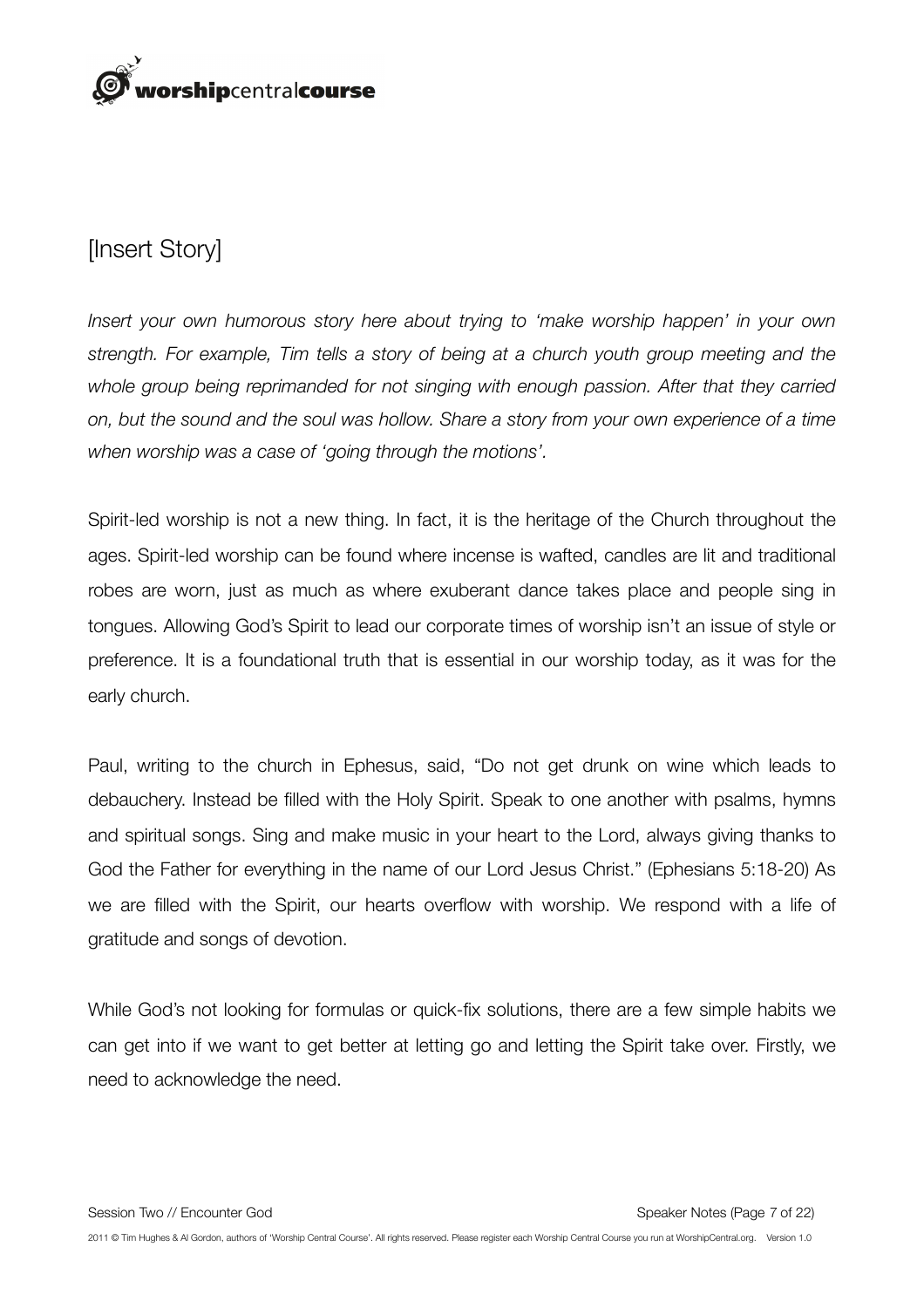

## Acknowledge the Need

We are finite and limited, but we worship a God who is infinite and limitless. His ways are higher than our ways, his thoughts so much higher than our thoughts. When we attempt to lead worship in our own strength, failing to acknowledge our need for God, we often end up pretending, effectively miming and producing nothing. For a while, especially if we're very good, we may fool a few people, but eventually people will realize. As worship leaders we desperately need God. We will accomplish nothing of significance without the breath of God. Without him we are nothing, we can do nothing, and we'll end up faking it. As John 6:63 says, "The Spirit gives life, the flesh counts for nothing."

#### Ask for More

There is a paradox to our faith: on one hand we have been given everything we need in Christ. The Bible reminds us that we have been blessed in the heavenly realms with "every spiritual blessing in Christ" (Ephesians 1:3). Christ's work is complete – it is finished. Yet we live in the now and the not yet. There's a longing within us for more. To ask for more is not to undermine all that God has done, it's to embrace more of the gift.

St. Augustine put it right with the words "God puts salt on our lips that we might thirst for him." To grow in the ministry of the Holy Spirit we need to get desperate, to seek and chase after God. Until we stand face to face before our Lord on that final day, there will always be more to discover.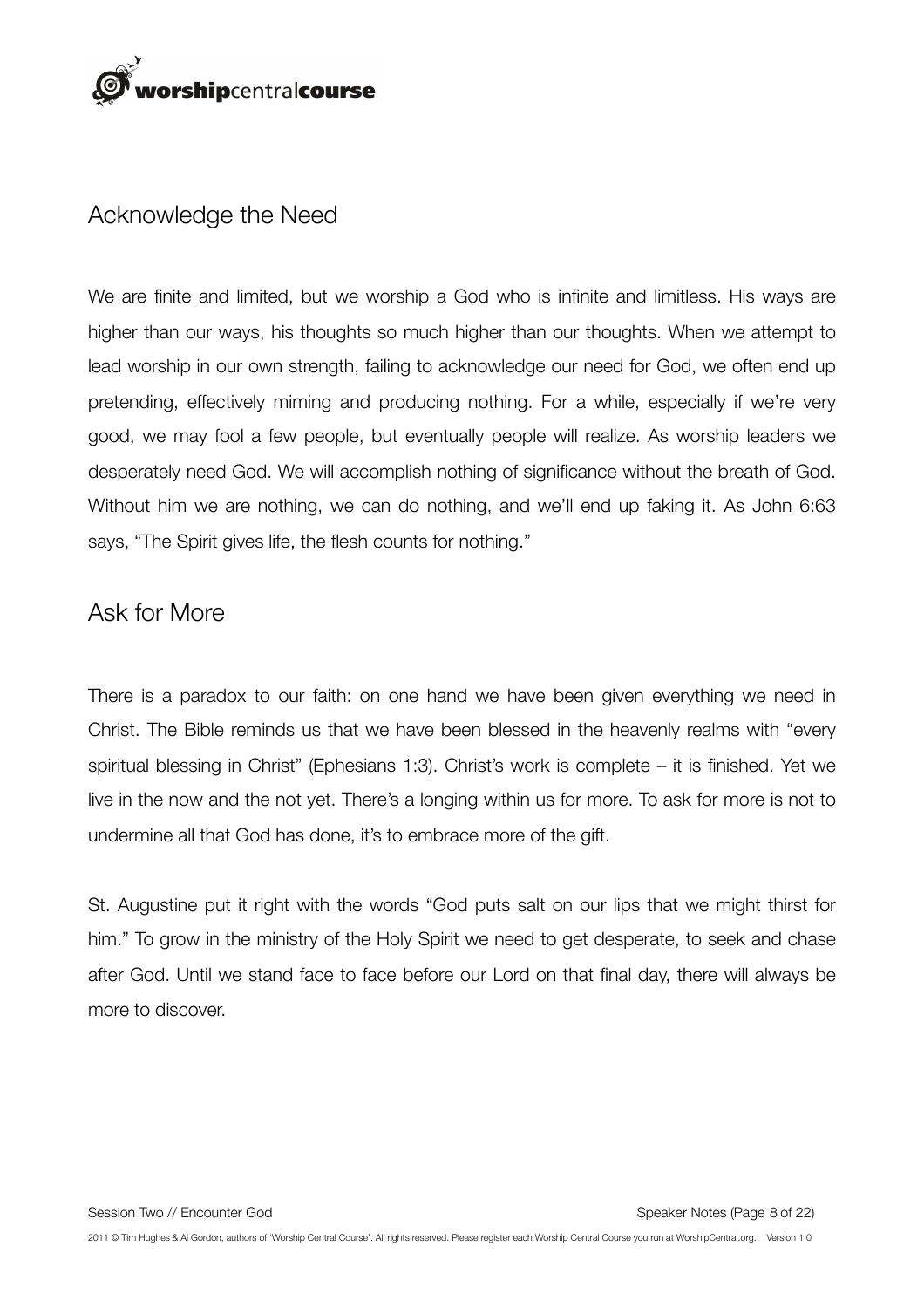

## Accept the Gift

Some of us may feel uncertain or apprehensive about the Holy Spirit. We don't quite understand him, we're afraid and unsure, and so we keep him at arms length. We become closed, consequently missing out on all that God has to offer.

# [Insert Story]

#### *Insert your own story about fearfulness turning into joy.*

*For example, Tim tells a story about buying a talking, crying doll for his daughter Phoebe when their second child was born. Phoebe was a little freaked out by the noises the doll made, but grew to love it. Share a similar story of seeing a child go from being fearful of an object to loving it. The point is simple: for Phoebe the doll was a good gift, but one that was misunderstood. It became an object of fear and misunderstanding. In a similar way we can sometimes react like this to God's gift of the Holy Spirit.* 

But what if we feel genuinely feel afraid or hesitant of the ministry of the Holy Spirit? Then, Jesus' words offer huge comfort. "Which of you fathers, if your son asks for a fish, will give him a snake instead? Or if he asks for an egg, will give him a scorpion? If you then, though you are evil, know how to give good gifts to your children, how much more will your Father in heaven give the Holy Spirit to those who ask him!" (Luke 11:9-13) Our Father in Heaven wants to give us good gifts and nothing is more amazing than the gift of the Holy Spirit.

In the New Testament, one of the words regularly used to describe the Spirit is 'Paraclete', meaning one who comes alongside giving comfort, strength, guidance and clarity. Isn't that what we all desperately need? In Luke's Gospel, moments before the Ascension, Jesus calls his disciples to stay in the city until they have been "clothed with power from on high" (Luke 24:49). The Greek word for power, 'dunamis' is the word from which we derive words such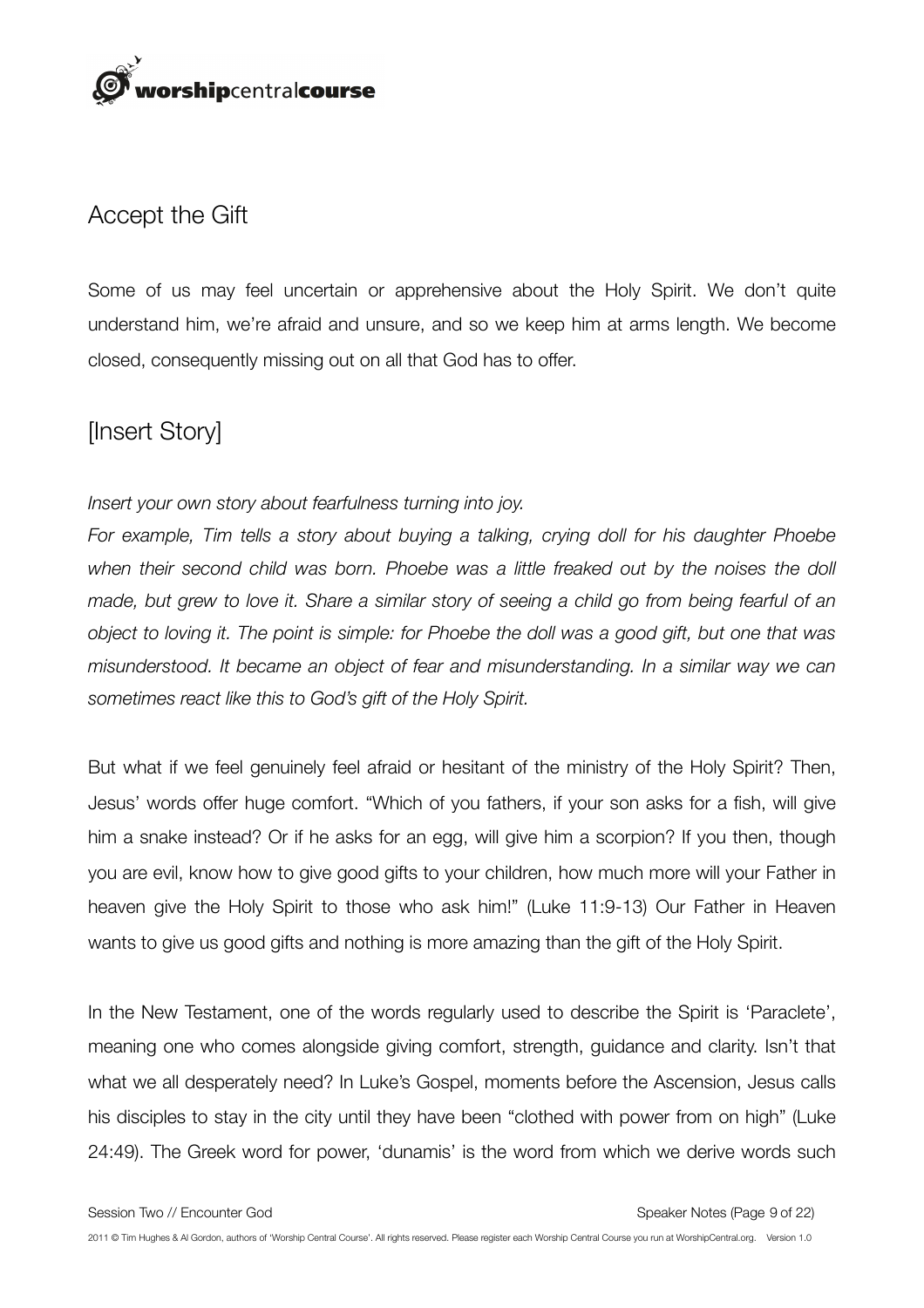

as dynamite, dynamo and dynamic. The people of God filled with the Holy Spirit should be the most explosive people on the face of the earth. We should be making an impact wherever we go. This will only happen though if we learn to accept the gift of the Holy Spirit.

If we allow the Holy Spirit to be our chief worship leader, placing our trust ultimately in him, we will see explosions of life, freedom, joy, creativity, healing and blessing, because, "Where the Spirit of the Lord is there is freedom." (2 Corinthians 3:17) We will have the privilege of joining in on the most exciting and exhilarating of journeys. John Stott wrote, "What we need is not more learning, not more eloquence, not more persuasion, not more organization, but more power from the Holy Spirit."

## R // Response to the Father

So out worship must be Christ Centered, Holy Spirit led and thirdly, R, it must be a Response to the Father... The very same Father who responds to us like this:

"But while he was a long way off, his father saw him and was filled with compassion for him; he ran to his son, threw his arms around him and kissed him." (Luke 15:20)

This same God is utterly other. Majestic. Unfathomable. He is Sovereign, Sustainer, Creator, Almighty, eternal, all-powerful and terrifyingly holy. To see the fullness of the glory of God would be too much for us mere mortals to bear. In Hosea there is a verse that on first reading seems very strange: "They will follow the Lord; he will roar like a lion. When he roars, his children will come trembling from the west… I will settle them in their homes, declares the Lord." (Hosea 11:10-11) No one in their right mind approaches a roaring lion.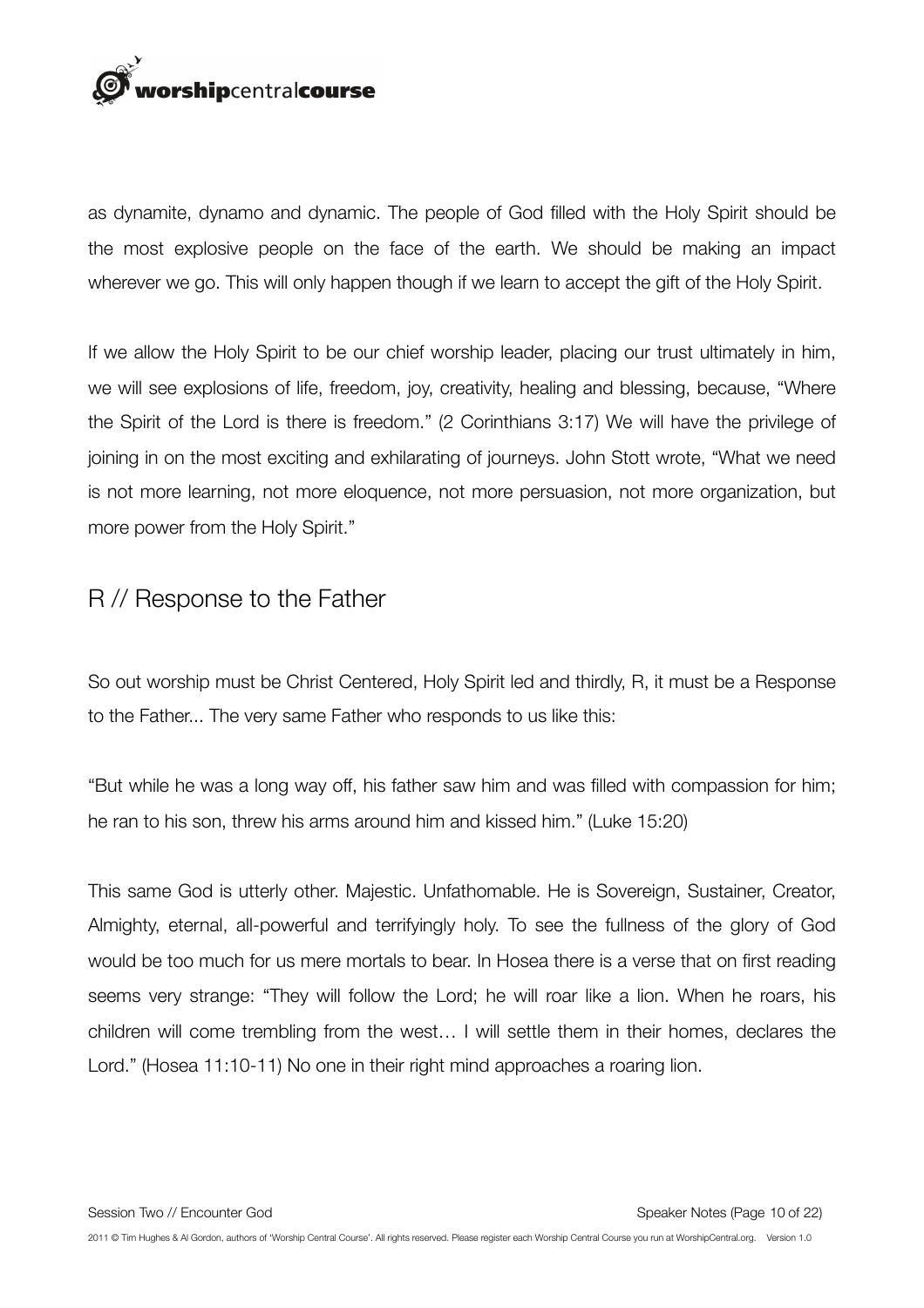

Yet in this picture we see God described as a lion—ferocious, powerful and kingly—towards whom his children come running. God is to be feared and revered and yet at the same time he draws his people close. Here in Hosea we see a stunning picture: the weak, frail, vulnerable and broken-hearted running towards the very thing that should most strike terror and fear. However instead of being destroyed they find protection and safety. The Bible tells us that 'the friendship of the Lord is for those who fear him' (Psalm 25:14 NRSV). He both terrifies and welcomes in.

Michael Edward Reagan was the adopted son of Ronald Reagan, the 40th President of the United States. At the funeral service of his father in June 2004, Michael opened his address with these words, "Good evening. I'm Mike Reagan. You knew my father as Governor, as President. But I knew him as Dad." The most holy and awesome God is known as King of Kings, Lord of Lords, Creator and Sustainer of the Universe, but now to us he is known as Father.

It's the great scandal of the universe, that the God for whom atoms dance and galaxies spin symphonies, the God who rules and reigns, transcendent above and beyond understanding invites us to call him Father. Through Jesus, "the image of the invisible God" (Colossians 1:15), God is revealed to us as a loving, tender parent. One who forgives, heals the brokenhearted, sings over us and loves us unconditionally. We find ourselves drawing close to a God who reveals himself not as a harsh judge, waiting to catch us out, but a Father who delights in us.

The great Chinese Christian leader, Watchman Nee, tells of a young man who came to see him in deep distress. "No matter how much I pray, no matter how hard I try, I simply cannot seem to be faithful to my Lord. I think I'm losing my salvation." Nee said, "Do you see this dog here? He is my dog. He is house-trained; he never makes a mess; he is obedient; he is a pure delight to me. Out in the kitchen I have a son, a baby son. He makes a mess, he throws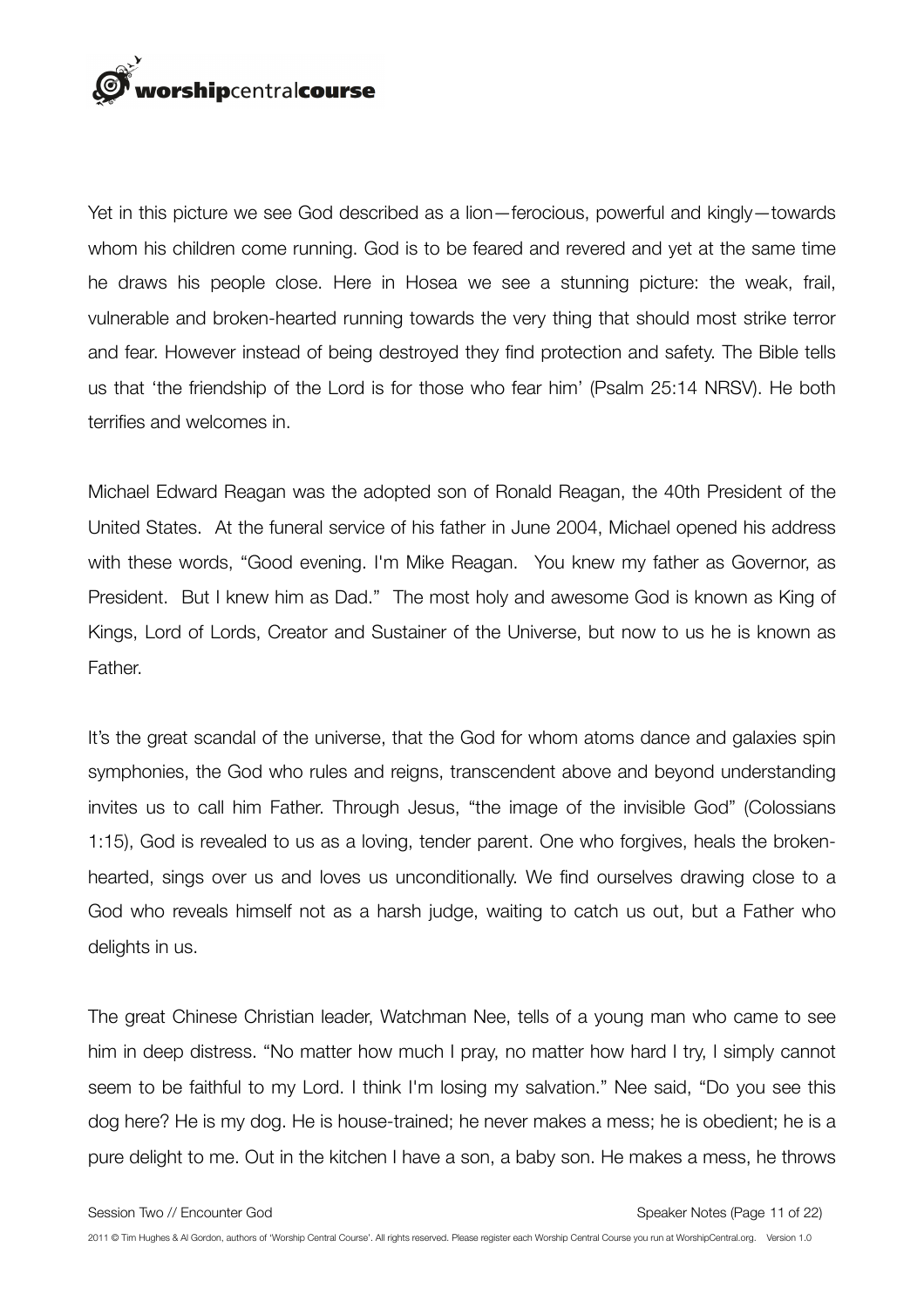

his food around, he fouls his clothes, and he is a total mess. But who is going to inherit my kingdom? Not my dog; my son is my heir."

No matter how we feel about ourselves, God has chosen us as sons and daughters, inheritors of his kingdom, called by name and unconditionally loved. The Bible tells us that we "did not receive a spirit that makes you a slave again to fear, but you received the Spirit of adoption. And by him we cry "Abba, Father."" (Romans 8:14)

Next, I is for Intimacy. As we worship Christ, in the power of the Holy Spirit, and find ourselves responding to the Father, our worship leads us into true intimacy with God.

#### I // Intimacy

William Barclay, the great biblical commentator writes that, "True worship is when a person, through their spirit, attains intimacy and friendship with God."

Intimacy involves both close affection and reverent awe. Throughout history, the church has tended to swing between over-emphasizing either the 'immanence' - or closeness - of God or the 'transcendence' - or otherness - of God, but the Bible teaches us to embrace both in our worship. This is tension is well captured in the word most commonly used in the New Testament to describe worship, 'proskuneo'. As we learnt in the first session, the word literally means 'to come towards and to kiss in reverence', a term of intimacy and tenderness, but at the same time of great respect.

This is the great paradox of intimacy: to truly understand the transcendent majesty of God, we have to draw near by faith to experience the immanence of God in Christ. Jesus, in his incarnation, reveals himself as a God who is invites us to approach him in intimacy.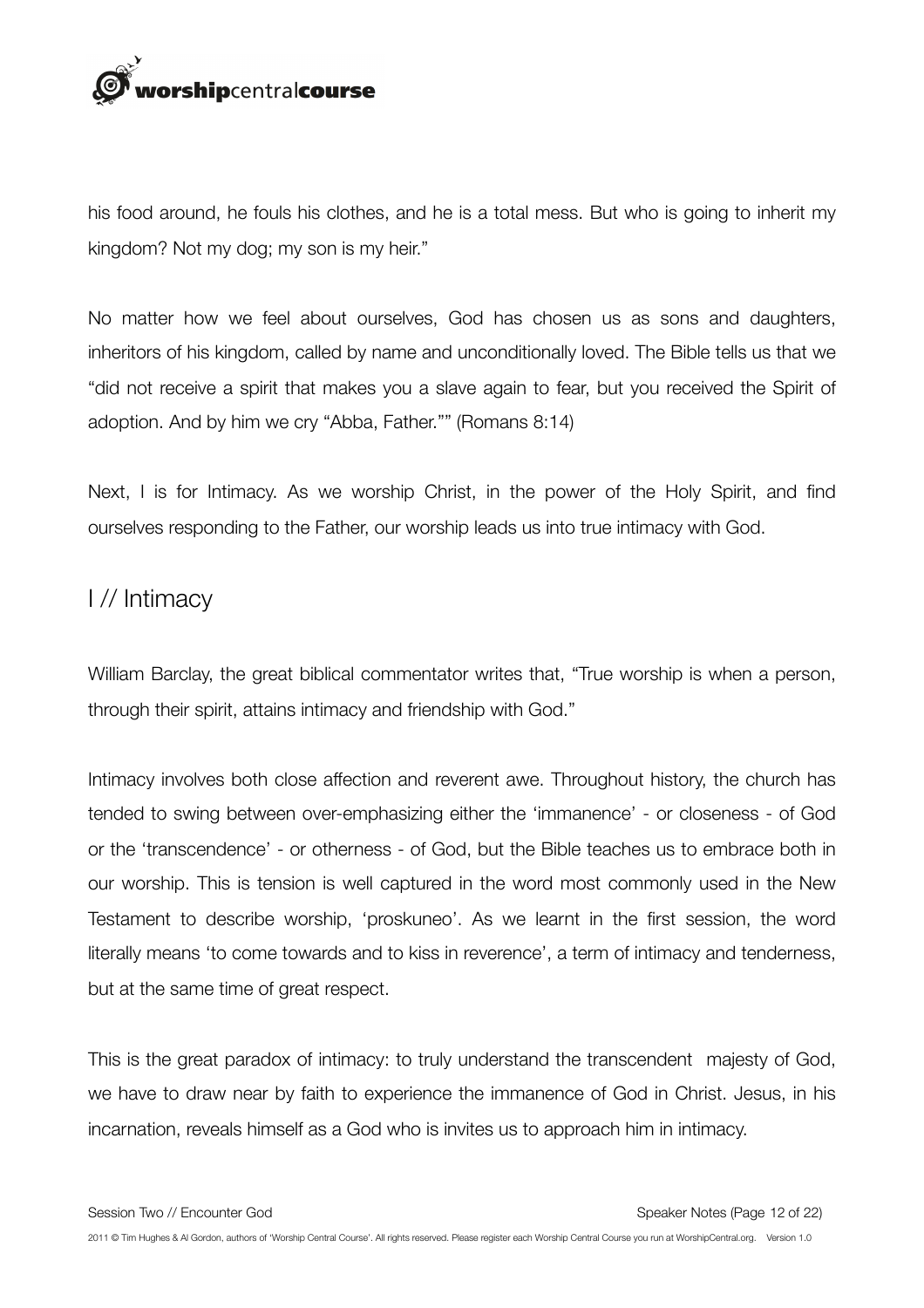

Brennan Manning writes that, "God entered into our world not with the crushing impact of unbearable glory, but in the way of weakness, vulnerability and need. On a wintry night in an obscure cave, the infant Jesus was a humble, naked, helpless God who allowed us to get close to him."

So, what should intimate worship look like practically? Some of us love to worship using beautiful hymns and liturgies that are thousands of years old, while others love to jump up and down to songs that were written five minutes ago. Some love to worship by celebrating the Eucharist with thousands of others, while other love to sit quietly on their own in the middle of the countryside. All of us meet God in intimacy in lots of different way.

Our style or model of worship is just a model, not the model, and it's only as important as a vehicle is to a journey. The destination, not the vehicle, is the point of a journey. The style is secondary: what really matters is that our intimacy gets expressed through obedience, through valuing closeness with God and through being close enough to perceive Jesus being revealed to us through the Holy Spirit. That's what true intimacy looks like.

Not only is intimacy central to our worship, but we must lead worship in such a way that encourages others to come into a place of intimacy with God. Leading worship is a bit like being involved in a wedding.

# [Insert Illustration]

*Insert your own wedding illustration. For instance, have you been to a wedding and helped out? Maybe you were an usher or bridesmaid, or perhaps it was your own wedding. Use your experience to tell a story that illustrates how the friends of the bridegroom (the ushers or groomsmen) will do everything they can to make the service run smoothly (e.g. Remove screaming children, sort out the seating arrangements) so that at the moment of the*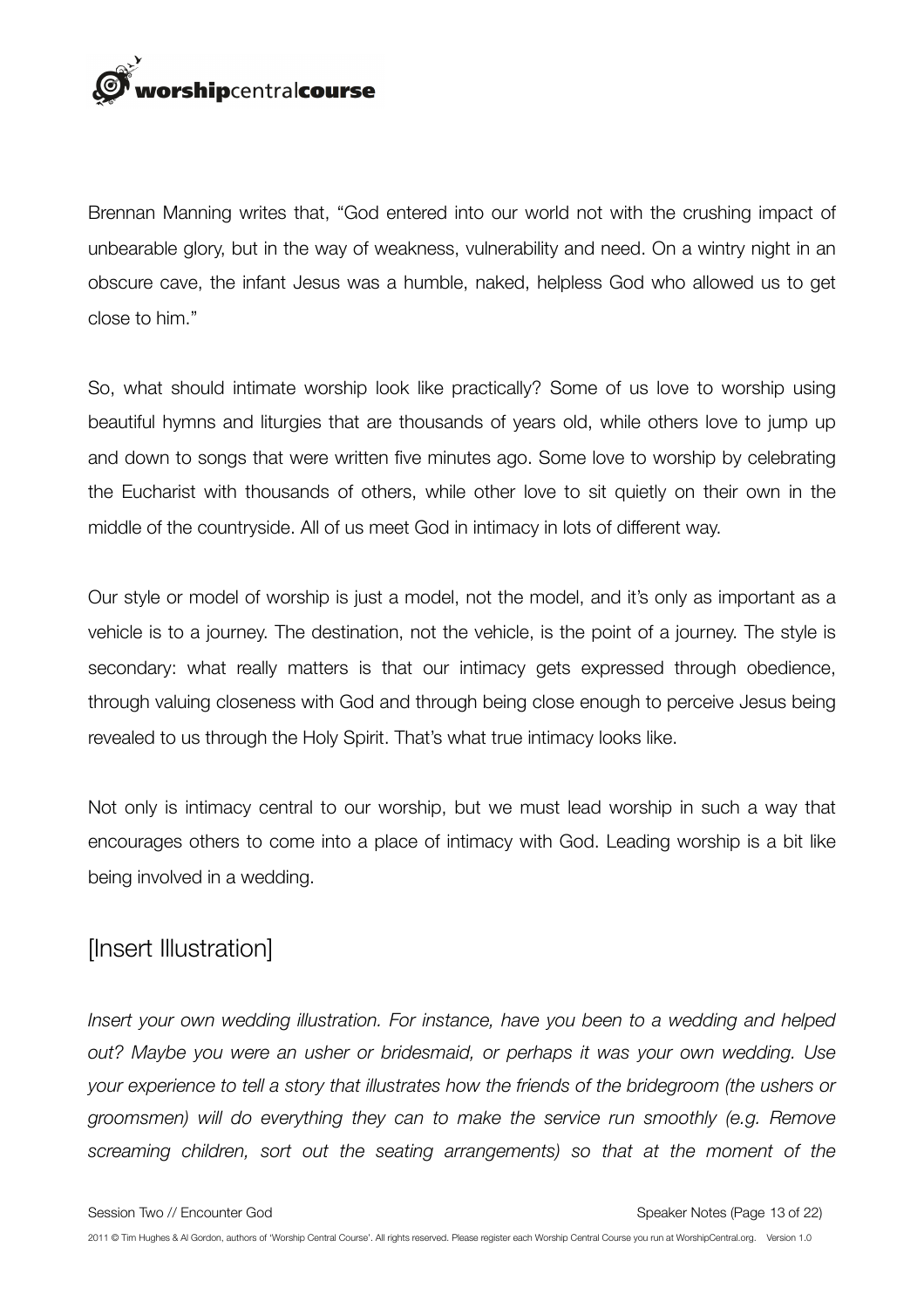

*marriage, the Bride and Bridegroom are able to focus entirely on each other and enjoy their moment of public intimacy.* 

Our attitude, as worship leaders, is to be like that of a good usher at a wedding. John the Baptist makes a profound point in John 3:28-29 when he says, "the Bride" - that's the people of God "belongs to the Bridegroom" - that's Jesus. Our role as worship leaders, like that of John, is to decrease so that we don't get in the way of encouraging intimacy with God. Our job is not to draw attention to ourselves. Instead we have a far greater privilege - to lead the church, the bride of Christ, into the presence of the bridegroom and then to allow that moment of public intimacy to happen.

So, our worship must lead us to Intimacy with God. Next, S is for Service.

#### S // Service

Paul writes, "Therefore I urge you, Brothers and Sisters, in view of God's mercy to offer your bodies as a living sacrifice, holy and pleasing to God – this is true worship." (Romans 12:1)

In this famous passage in Romans, the Greek word Paul uses for worship is latreia, the same word that is used to mean 'service'. After proskuneo it is the second most commonly used word to describe worship in the New Testament and it reminds us that at the heart of worship is the activity of service.

As worship leaders and musicians we are called to serve God and to serve his people. Leading worship is certainly not an easy, glamorous task that you take up for the thrill of the stage. The privilege of leading worship is not that you are in the spotlight; on the contrary the privilege is that the Living God has called you into a 'divine service'. So how can we devote ourselves to serving our churches and congregations?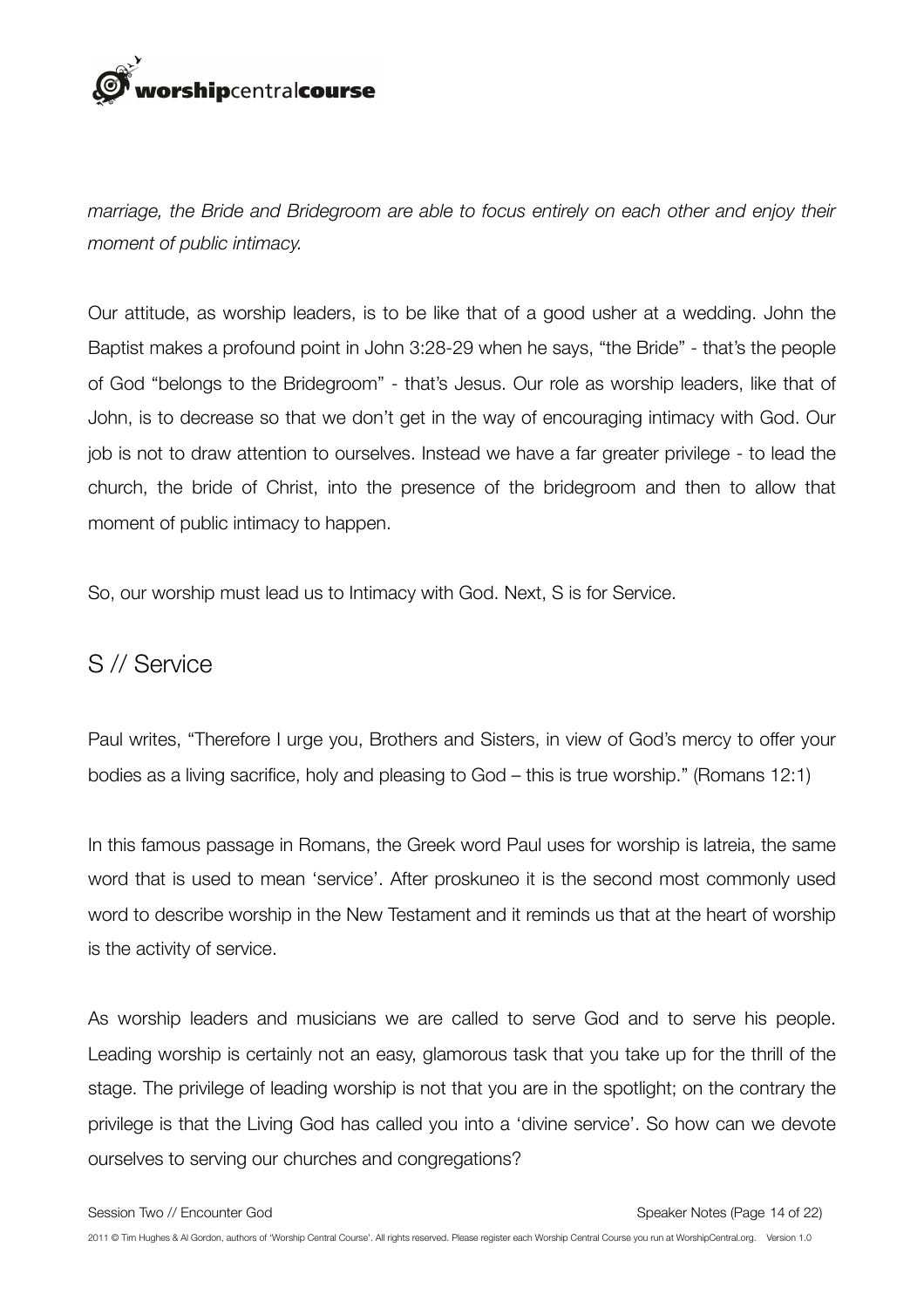

#### Serve God's Story

We are caught up in to a story so much bigger than our own: a story of creation and new creation, a journey of fall and redemption, a narrative of brokenness and restoration. The Almighty, Most Holy and powerful God welcomes us into his story of grace.

To worship is to remember. To remind ourselves and each other of who God is and what he has done for his people. And yet as human beings we have a way of turning the narrative back to us. We sing 'It's all about you,' but judging by the way we live, we'd have more integrity singing, 'it's all about me.'

Some have criticized contemporary worship as being shallow in its subject matter. At times, perhaps the church has settled for the familiar and has found itself singing similar themes over and over again. Are we pushing into the heights and depths of who God is and what he has done for us? Are we chasing after the otherness of God, his beauty reflected in creation, and marveling at the new creation spring up in Christ? Are we losing ourselves in the mystery and hiddenness of God, finding ourselves weeping with Jesus the 'man of sorrows', or rejoicing in the risen King of Eternity?

The church calendar can be a great help to every one of us, keeping us on track and reminding us every year of the essentials of following God. Remembering God through seasons like Advent, Pentecost and Lent brings a depth to our faith journey and a depth to our worship.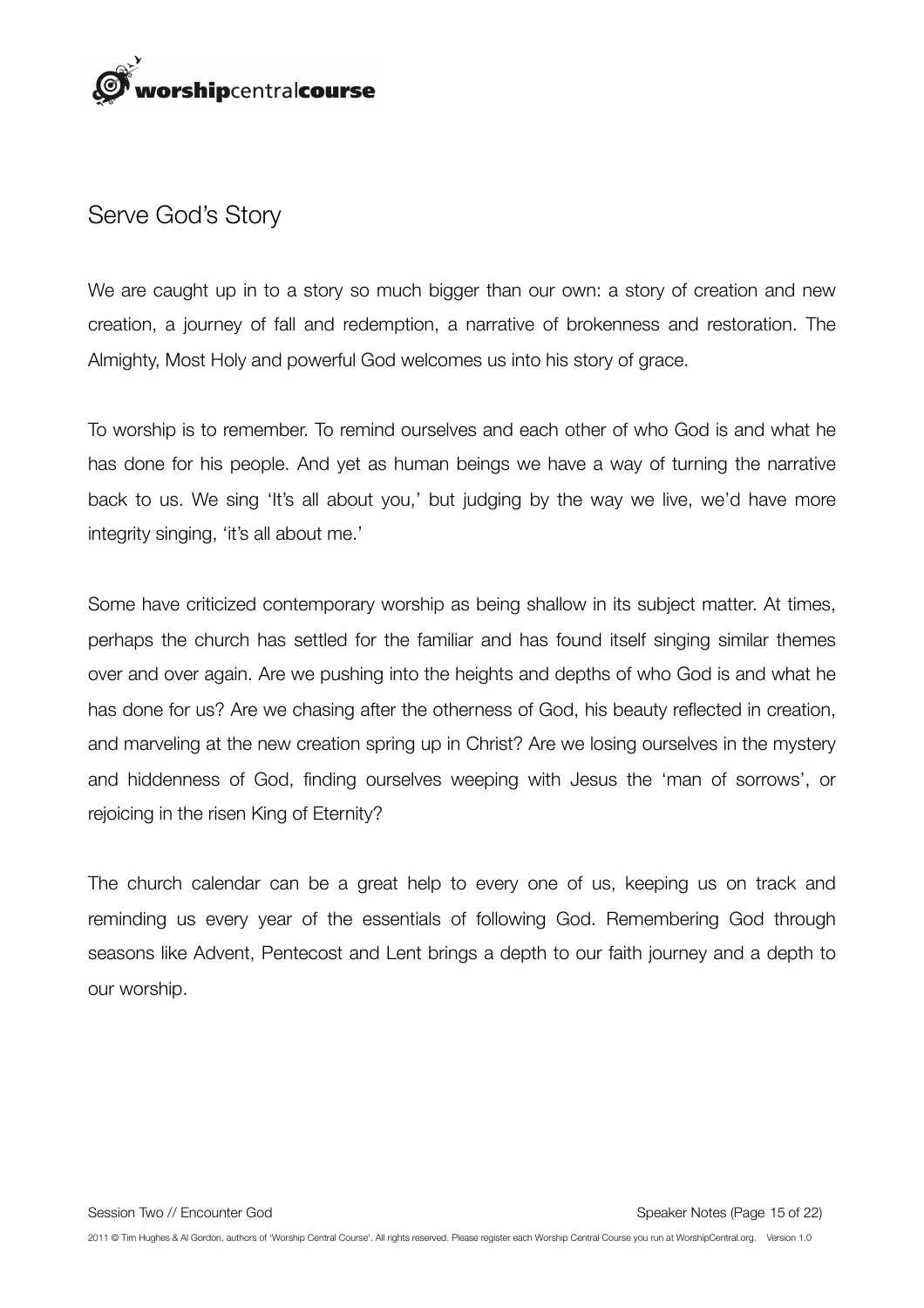

#### Serve God's People

The Psalms are the hymnbook of the people of God through the ages, and they're rich in poetry and song that express the depth and intensity of human emotion. They contain celebration, sorrow, fear, joy and pain - and they are always raw, always honest. They are not a collection of twee musings or neat ditties; they are a raw cry from the heart in every season of life. They encourage us to present our whole lives before God in worship, and remind us as worship leaders that there is more than one emotion in true worship.

Often we find 'joy' the easiest emotion to communicate. And that's great - and Biblical too. God's chosen people were called to regular celebrations, to "Be joyful at your Feast" (Deuteronomy 16:14)

But what about the tears? What about when life isn't going so well? Should our songs be silenced? We need to be mindful that when we gather to celebrate Holy Communion, to hear from God's word, to respond through song, some people in the room will be experiencing great sorrow and disappointment. More than being mindful, we need to allow people to give voice to this pain in the context of worship. Thankfully when we gather to worship God, we don't need to check our emotions in at the door. The wonderful invitation of God is that all who are weary and burdened can come to him and find rest. It is here that we can serve God's people in allowing the articulation of the pleasure and pain of life.

There must be space for expressing pain in our churches. We need a bigger picture of what worship is. Questioning God doesn't mean we are disobeying him. Expressing doubt doesn't mean we are lacking faith. Some of the most amazing worship stories in the Bible involve lament. There is something incredibly moving about the story of Job. Here we see a man, who in the eyes of the world had everything, reduced to nothing. Job was a man who feared God, who was blameless and upright. He had a beautiful family, owned large amounts of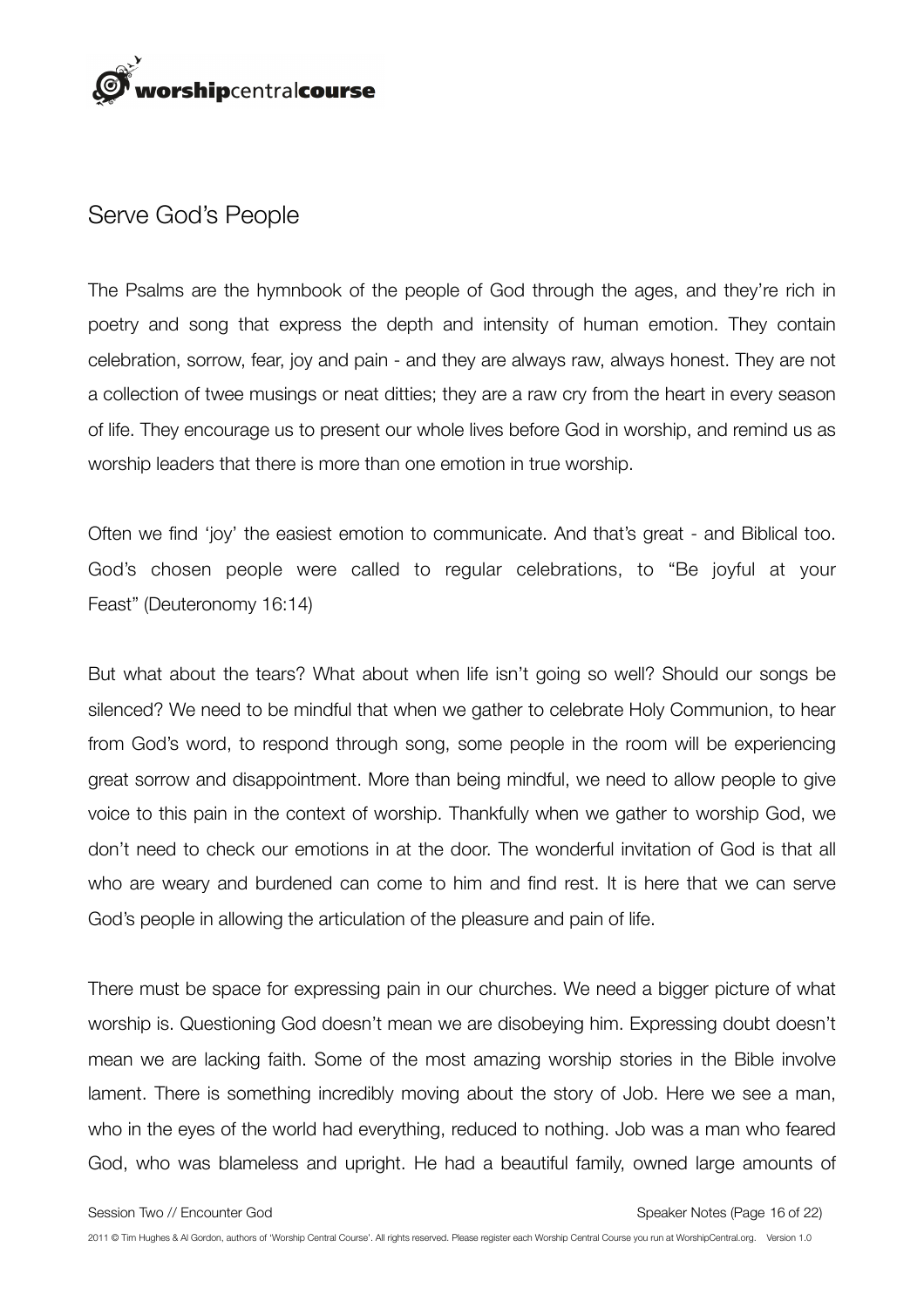

land; he was clearly hugely successful. The Bible says he was the "greatest man among all the people of the East." (Job 1:3) But on one horrendous day everything fell apart for Job. His cattle and livestock were destroyed, and most tragically of all his sons and daughters were killed. When informed of this grave news the Bible records, "At this Job got up and tore his robe and shaved his head. Then he fell to the ground in worship…" (Job 1:20)

Job didn't hide his anguish, but rather brought his pain before his Creator as he fell to the ground in worship. One of the fascinating aspects of this story is the reaction of Job's three friends. When these men heard of all the troubles that came upon Job they set out to comfort him: "When they saw him from a distance, they could hardly recognize him; they began to weep aloud, and they tore their robes and sprinkled dust on their heads. Then they sat on the ground with him for seven days and seven nights. No one said a word to him, because they saw how great his suffering was." (Job 2:12-13)

Horatio Spafford was a successful lawyer and family man, based in Chicago. In 1870, life took a downward turn as their only son was killed by scarlet fever at the age of four. A year later, it was fire rather than fever that struck. Horatio had invested heavily in real estate on the shores of Lake Michigan. In 1871, the great 'Chicago Fire' destroyed all his property.

Aware of the toll that these disasters had taken on the family, Horatio decided to take his wife and four daughters on a holiday to England. Just before they set sail, a last-minute business development forced Horatio to delay. Not wanting to ruin the family holiday, Spafford persuaded his family to go as planned. He would follow on later. With this decided, Anna and her four daughters set sail for Europe while Spafford returned to Chicago. Just nine days later, Spafford received a telegram from his wife in Wales. It read: "Saved alone."

The boat that his family had been traveling on had collided with another vessel – it sank claiming the lives of 226 people, including Spafford's four daughters. His wife had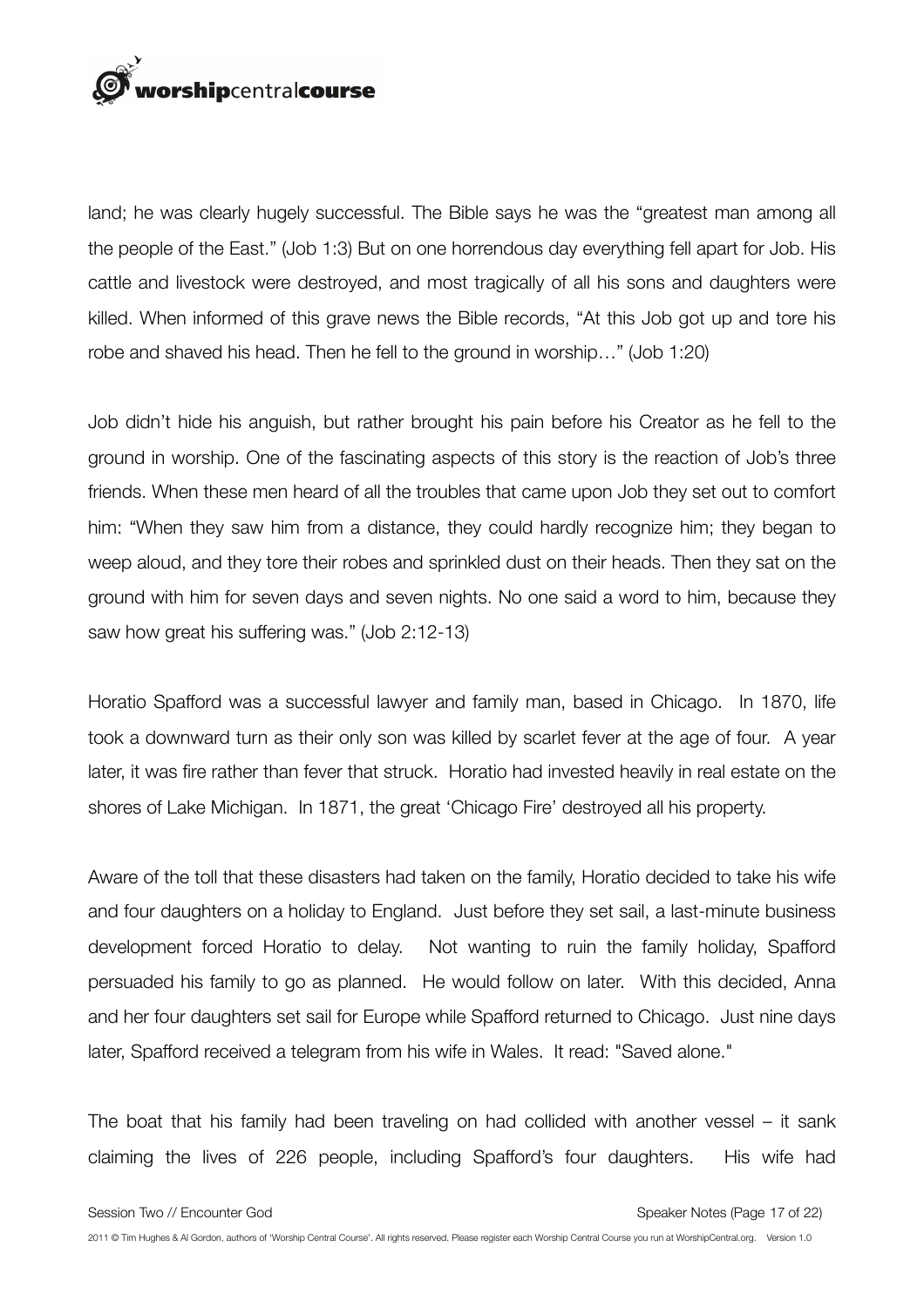

desperately tried to save the lives of her precious daughters – her last memory was that of her baby being violently torn from her arms by the force of the ocean waters. Upon hearing the tragic news, a devastated Horatio Spafford boarded the next ship out of New York to join his grief stricken wife. On passing the very spot where his daughter's lives had prematurely come to an end, Spafford penned the lyrics to the great hymn – 'It is well with my soul.'

*'When peace, like a river, attendeth my way When sorrows like sea billows roll Whatever my lot, Thou hast taught me to say It is well; it is well with my soul.'*

In the midst of such pain and disaster, Spafford found an anthem of worship that has bought encouragement and hope to many throughout the years. So, finally, T is for Transformation. Our worship must lead to transformation.

# T // Transformation

Martin Luther King Jr wrote, "This hour in history needs a dedicated circle of transformed nonconformists. The saving of our world from pending doom will come not from the actions of the conforming majority, but through the creative maladjustment of a dedicated minority."

Jesus makes his mandate clear. He has come to bring good news to the poor, to bring freedom to the prisoners, sight to the blind, to release the oppressed and tell the world that God looks at them and loves them. If we are to be like Jesus, then this is our mandate too. We are called to preach the good news, but also to be good news.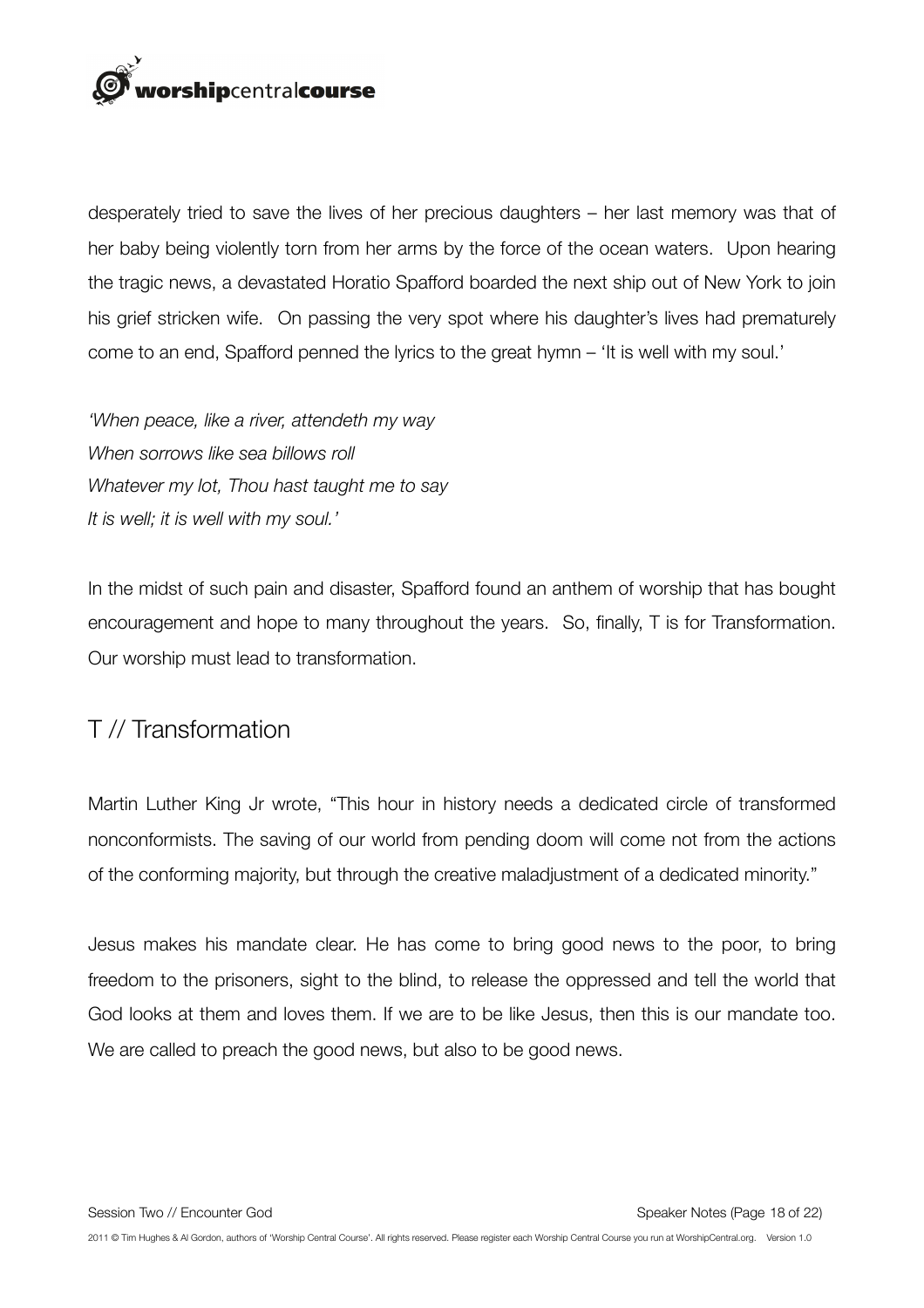

In the book of Amos there's a Scripture that for any worshipper confronts and challenges. To the Israelite nation who had trampled all over the poor forcing them to give up their grain unjustly, building for themselves vast mansions at their expense, the Lord says:

"I hate, I despise your religious feasts; I cannot stand your assemblies. Even though you bring me burnt offerings and grain offerings I will not accept them. Though you bring choice fellowship offerings I will have no regard for them. Away with the noise of your songs! I will not listen to the music of your harps. But let justice roll like a river, righteousness like a neverfailing stream!" (Amos 5:21-24)

The Post Modern Bible translates verse 24 saying, "Spare me the roar of your songs." Here the message is stark and simple – the songs we sing and the offerings we bring, are totally meaningless to God unless they are offered out of a lifestyle of worship, a lifestyle that includes the active participation in caring for the poor. Issues of poverty, justice and money are all over the Bible. Poverty is the second most common theme of the Old Testament, after the question of who people will worship. One in every sixteen verses in the New Testament and one in every seven in the Gospel of Luke addresses issues of poverty and justice. As Jim Wallis says, "If you start ripping out all these passages, pretty soon you are left with a Bible full of holes."

We can't fool God. If we're not living the life, if we're not looking out for the last, the least and the lost, then it doesn't matter how amazing our songs are, or how fantastic the band sounds, or how emotional the night was – God's not interested. It can be so easy to get consumed in songs, sounds and success. We are quick to ask whether people connected with that? Were they blessed? Were they impressed? Actually the first question on our lips should always be, 'God did that bless you?' And if it did then it wouldn't be primarily due to the great songs or the great playing, although important things these may be, it would be down to the activity of worship beyond the singing of a song.

Session Two // Encounter God Speaker Notes (Page 19 of 22)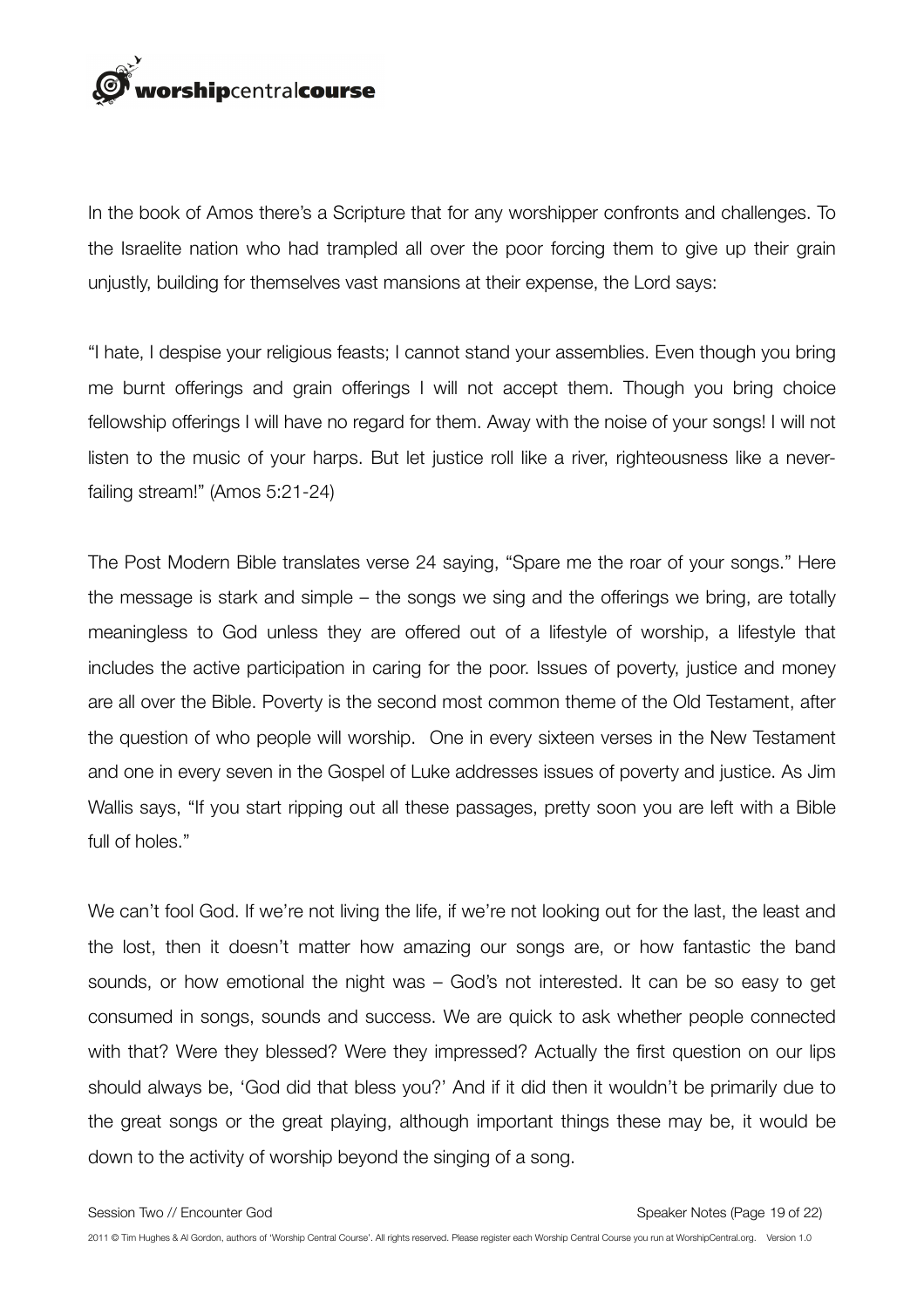

We read these passages, like in Amos, we study them, listen to countless sermons on them and are challenged in the moment vowing to live differently, all be it sincerely, but the truth is that nothing changes. We become obsessed with the manual, ignoring the very thing God is calling us to do, 'to act justly and to love mercy and to walk humbly with your God.' To look after widows and orphans in their distress, to stand up for the last, the least and the lost, to love the unlovable, feeding the hungry, giving to those who have nothing. Cosy in our cocoons of comfort, we miss the whole point of what God is calling us to do. Reading the Bible is important – incredibly important – but it is pointless if we don't actually use it, if we don't do what it tells us to do, live as it tells us to live. (James 1: 22-25)

If there is a key to worshipping in ways that transforms us, then the answer is found in what we have already heard in this session: we must be Christ-centered, Spirit led and responding to the love of the Father.

In worship we begin to share God's heart and discover a passion for fighting injustice, extending mercy and upholding truth. We will also become like that which we worship, growing into the likeness of Christ. Finally our transformation will take the form of healing as we are increasingly made whole and renewed as we worship.

As well as transforming us, worship transforms the world. We are blessed to be a blessing. God empowers and equips us to make a difference and in true worship we worry less about how we feel or whether we're being blessed and instead prepare to be led away from ourselves to the place where we are desperate to see the transformation of society. And there, serving the poor and sharing our best with those clothed in pain and despair we discover that Jesus is already there.

If true worship is the total alignment of our heart, soul, mind and strength with the will of God, and if God's will is that we care for the poor, then surely our worship must lead us to meet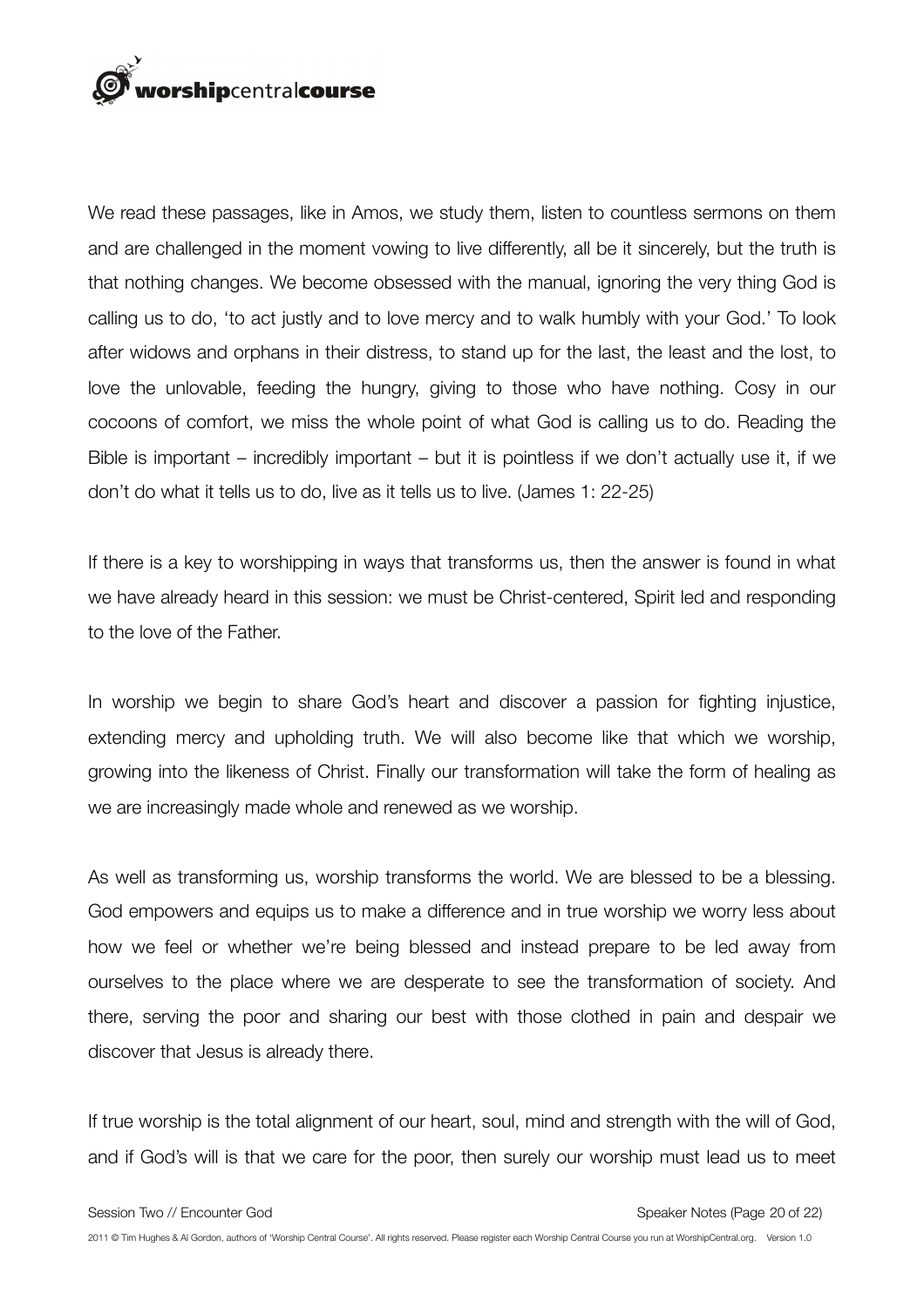

God in the poor. Mother Teresa was once confronted by a wealthy American visitor, who could not comprehend her fierce commitment to the poor in Calcutta. After hearing the man's concerns, Mother Teresa quietly responded, "We are a contemplative order. First we meditate on Jesus, and then we go out and look for him in disguise."

## Encounter God

Our worship must be Christ Centered, Holy Spirit-led, a Response to the Father. We worship a God who is Trinity, and so this is where our worship must begin. We find ourselves standing in the Son, filled with the Spirit and embraced by the Father. Here we don't find a sombre silence, but an exuberant dance of joy. Like the child who runs onto the dance floor to be swept up between its parents, we find ourselves lifted off our feet as we worship, caught up in the very heart of God. It is here, in this place of intimate encounter that we are led to service and we see transformation.

We may be longing for a new encounter with God. We may feel our universe is out of sync and needs to realign. We may feel distant and long for intimacy. Let's ask God to come by his Spirit and to reveal Jesus to us in a new and powerful way today. Why don't we pray.

#### Prayer

Heavenly Father, we thank you that you don't leave us like orphans, but you sent Jesus to come and rescue us. We thank you that you're here today by your Holy Spirit. Now, come we pray and fill us with your power. Amen.